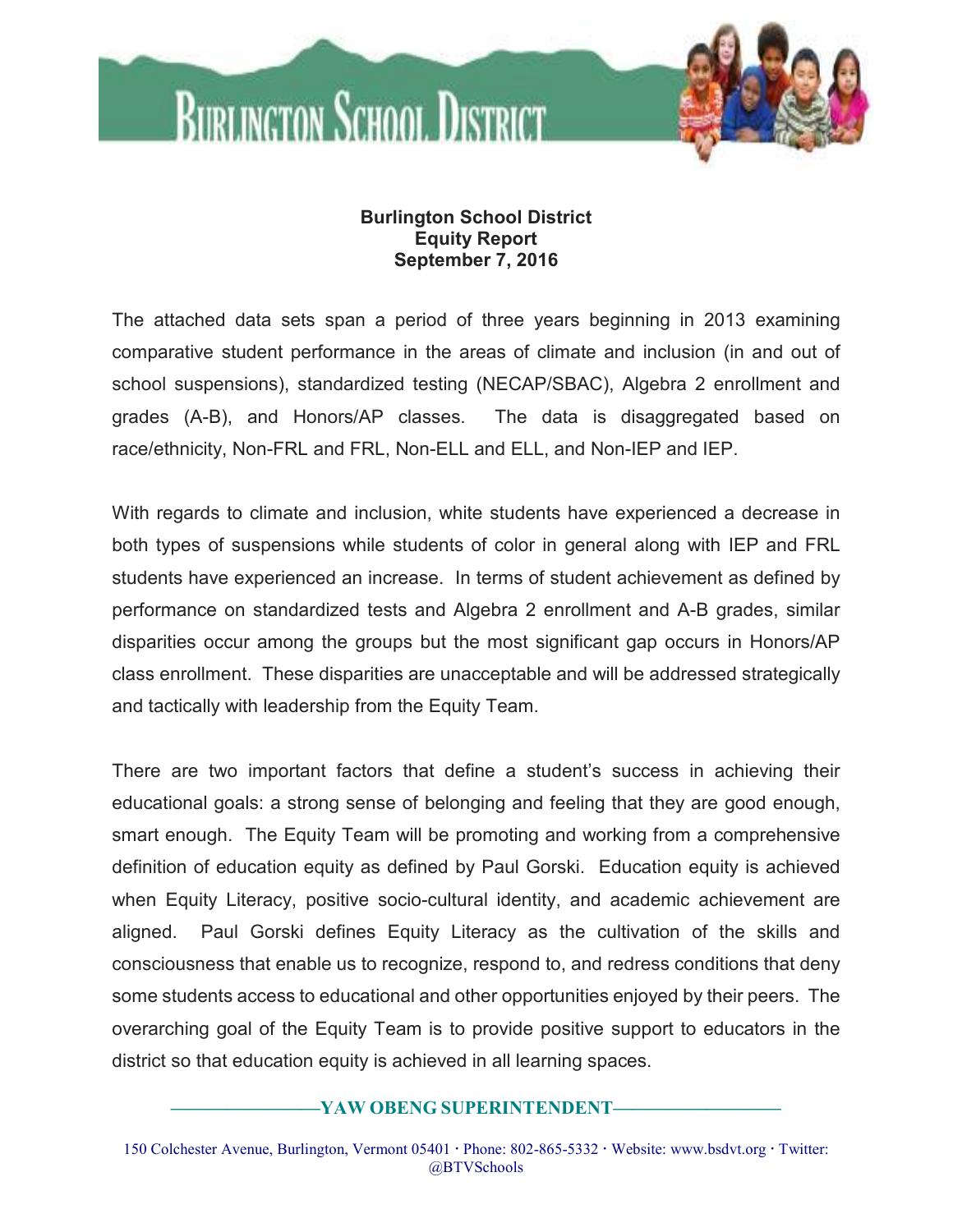

## **BURLINGTON SCHOOL DISTRICT**

The team has established its roles and responsibilities and will operate through lateral management as opposed to hierarchical management. Establishing and maintaining trust will be essential as we will work and make decisions through consensus. Strategies and tactics for achieving education equity will be vetted by the team as it always looks to support one another in this work.

The team will meet for the first time the week of September 5<sup>th</sup>. Our goal will be to develop our work plan so we will have in place a coordinated effort to grow education equity in the district. We will be establishing relationships with key educator leaders built on trust and reciprocity in order to work with them as allies. While building trust with educators will be an ongoing process, we will first set out to map all of the equity initiatives that are occurring and how do we build on what is working and effective.

Partnering with educators will be important to best understand what training and support is needed but also providing the space for educators to develop innovative practices for achieving education equity. This has been a highly successful approach with the Partner Teacher Program at BHS that Partnership for Change has supported the past three years. Equally important will be to establish strategies that can offer constructive feedback so educators can effectively engage all of their students. Disengaged students usually become underachievers that can lead to behavioral issues that ultimately disrupts their education. The team will prioritize its approaches to maximize educator buy-in and is committed to present its work plan a Diversity and Equity Committee meeting.

## **————————YAW OBENG SUPERINTENDENT—————————**

150 Colchester Avenue, Burlington, Vermont 05401 Phone: 802-865-5332 Website: www.bsdvt.org Twitter: @BTVSchools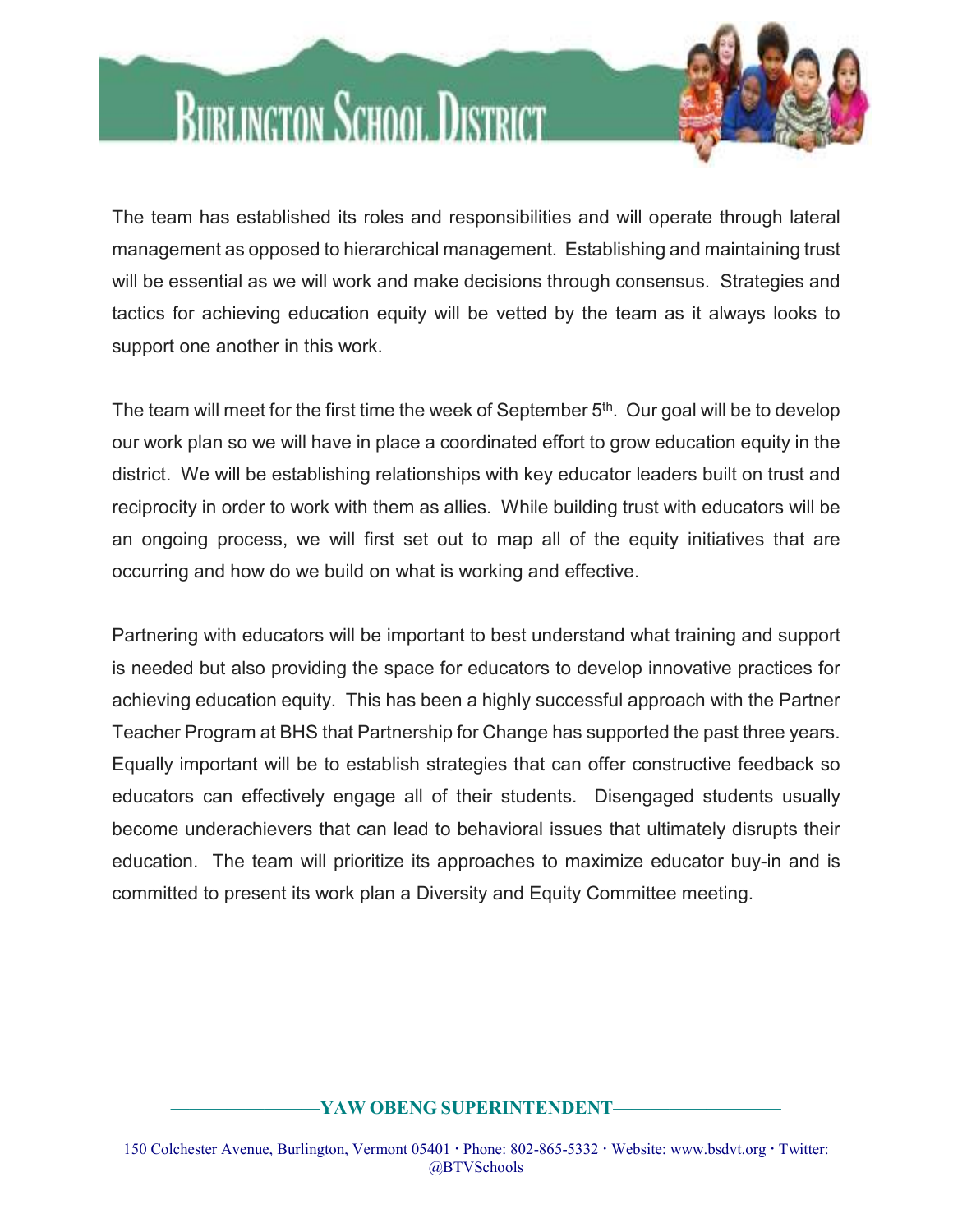|                 | Demographic Data                            |                                      |                                      | <b>Cilmate and Inclusion</b>                            |                                                         |                                                         |                                                               |                                                                   |                                                                          |                                                   |                                                                                  |                                                                    |
|-----------------|---------------------------------------------|--------------------------------------|--------------------------------------|---------------------------------------------------------|---------------------------------------------------------|---------------------------------------------------------|---------------------------------------------------------------|-------------------------------------------------------------------|--------------------------------------------------------------------------|---------------------------------------------------|----------------------------------------------------------------------------------|--------------------------------------------------------------------|
|                 |                                             |                                      |                                      |                                                         |                                                         |                                                         |                                                               |                                                                   |                                                                          |                                                   |                                                                                  |                                                                    |
| Group           | SY 13-14 %<br>of Total<br><b>Population</b> | SY 14-15 %<br>of Total<br>Population | SY 15-16 %<br>of Total<br>Population | 13-14 % all<br>students with<br>95 % plus<br>attendance | 14-15 % all<br>students with<br>95 % plus<br>attendance | 15-16 % all<br>students with<br>95 % plus<br>attendance | 13-14 % of<br>students with<br><b>In-School</b><br>Suspension | 14-15 % of<br>students<br>with In-<br><b>School</b><br>Suspension | 15-16 % of<br>students<br>with In-<br><b>School</b><br><b>Suspension</b> | 13-14 % of<br>students with<br><b>Suspensions</b> | 14-15 % of<br>students with<br>Out-Of-School Out-Of-School<br><b>Suspensions</b> | 15-16 % of<br>students with<br>Out-Of-School<br><b>Suspensions</b> |
| Female          | 48.1%                                       | 47.5%                                | 47.2%                                | 70.7%                                                   | 69.4%                                                   | 73.6%                                                   | 25.4%                                                         | 26.2%                                                             | 21.5%                                                                    | 27.8%                                             | 22.9%                                                                            | 34.2%                                                              |
| Male            | 51.9%                                       | 52.5%                                | 52.8%                                | 67.5%                                                   | 68.5%                                                   | 74.1%                                                   | 74.6%                                                         | 73.8%                                                             | 78.5%                                                                    | 72.2%                                             | 77.1%                                                                            | 65.8%                                                              |
|                 |                                             |                                      |                                      |                                                         |                                                         |                                                         |                                                               |                                                                   |                                                                          |                                                   |                                                                                  |                                                                    |
| <b>Non-FRL</b>  | 51.9%                                       | 53.9%                                | 53.1%                                | 72.1%                                                   | 71.1%                                                   | 77.1%                                                   | 17.6%                                                         | 20.8%                                                             | 20.9%                                                                    | 20.1%                                             | 20.6%                                                                            | 14.0%                                                              |
| <b>FRL</b>      | 48.1%                                       | 46.0%                                | 46.9%                                | 65.8%                                                   | 66.3%                                                   | 70.2%                                                   | 82.4%                                                         | 79.2%                                                             | 79.1%                                                                    | 79.9%                                             | 79.4%                                                                            | 86.0%                                                              |
|                 |                                             |                                      |                                      |                                                         |                                                         |                                                         |                                                               |                                                                   |                                                                          |                                                   |                                                                                  |                                                                    |
| White           | 66.5%                                       | 65.7%                                | 65.6%                                | 66.4%                                                   | 64.5%                                                   | 71.2%                                                   | 52.3%                                                         | 53.7%                                                             | 45.1%                                                                    | 53.8%                                             | 51.9%                                                                            | 52.6%                                                              |
| <b>Black</b>    | 14.1%                                       | 14.0%                                | 14.2%                                | 77.6%                                                   | 80.8%                                                   | 87.1%                                                   | 29.5%                                                         | 28.2%                                                             | 37.0%                                                                    | 34.3%                                             | 34.4%                                                                            | 35.1%                                                              |
| Asian           | 10.7%                                       | 11.2%                                | 11.8%                                | 76.1%                                                   | 79.4%                                                   | 77.6%                                                   | 8.3%                                                          | 8.7%                                                              | 8.6%                                                                     | 4.1%                                              | 3.8%                                                                             | 4.4%                                                               |
| <b>Hispanic</b> | 3.4%                                        | 3.5%                                 | 2.2%                                 | 64.5%                                                   | 68.0%                                                   | 74.7%                                                   | 3.1%                                                          | 3.4%                                                              | 2.5%                                                                     | 1.8%                                              | 3.1%                                                                             | 0.9%                                                               |
| Multi-ethnic    | 5.1%                                        | 5.4%                                 | 6.2%                                 | 68.6%                                                   | 70.5%                                                   | 65.6%                                                   | 5.7%                                                          | 6.0%                                                              | 6.8%                                                                     | 5.3%                                              | 6.9%                                                                             | 7.0%                                                               |
|                 |                                             |                                      |                                      |                                                         |                                                         |                                                         |                                                               |                                                                   |                                                                          |                                                   |                                                                                  |                                                                    |
| Non-ELL         | 85.2%                                       | 86.1%                                | 85.1%                                | 67.5%                                                   | 67.0%                                                   | 72.6%                                                   | 82.4%                                                         | 79.2%                                                             | 76.7%                                                                    | 84.0%                                             | 79.4%                                                                            | 82.5%                                                              |
| <b>ELL</b>      | 14.7%                                       | 13.8%                                | 14.9%                                | 78.2%                                                   | 80.9%                                                   | 81.1%                                                   | 17.6%                                                         | 20.8%                                                             | 23.3%                                                                    | 16.0%                                             | 20.6%                                                                            | 17.5%                                                              |
|                 |                                             |                                      |                                      |                                                         |                                                         |                                                         |                                                               |                                                                   |                                                                          |                                                   |                                                                                  |                                                                    |
| Non-IEP         | 87.3%                                       | 88.2%                                | 85.1%                                | 69.6%                                                   | 69.8%                                                   | 75.4%                                                   | 74.1%                                                         | 77.9%                                                             | 66.3%                                                                    | 71.0%                                             | 70.2%                                                                            | 55.3%                                                              |
| <b>IEP</b>      | 12.7%                                       | 11.8%                                | 14.9%                                | 65.2%                                                   | 62.6%                                                   | 65.0%                                                   | 25.9%                                                         | 22.1%                                                             | 33.7%                                                                    | 29.0%                                             | 29.8%                                                                            | 44.7%                                                              |

|                | * for example: | * for example: |
|----------------|----------------|----------------|
| * for example: | 82.4% % of     | $29.0 %$ of    |
| 66.4% of       | students with  | students with  |
| white          | in-school      | in-school      |
| students       | suspension     | suspension     |
| attended       | were Non-ELL.  | were IEP. This |
| school 95 %    | This is an     | is an          |
| oor more of    | unduplicated   | unduplicated   |
| the time       | count          | count          |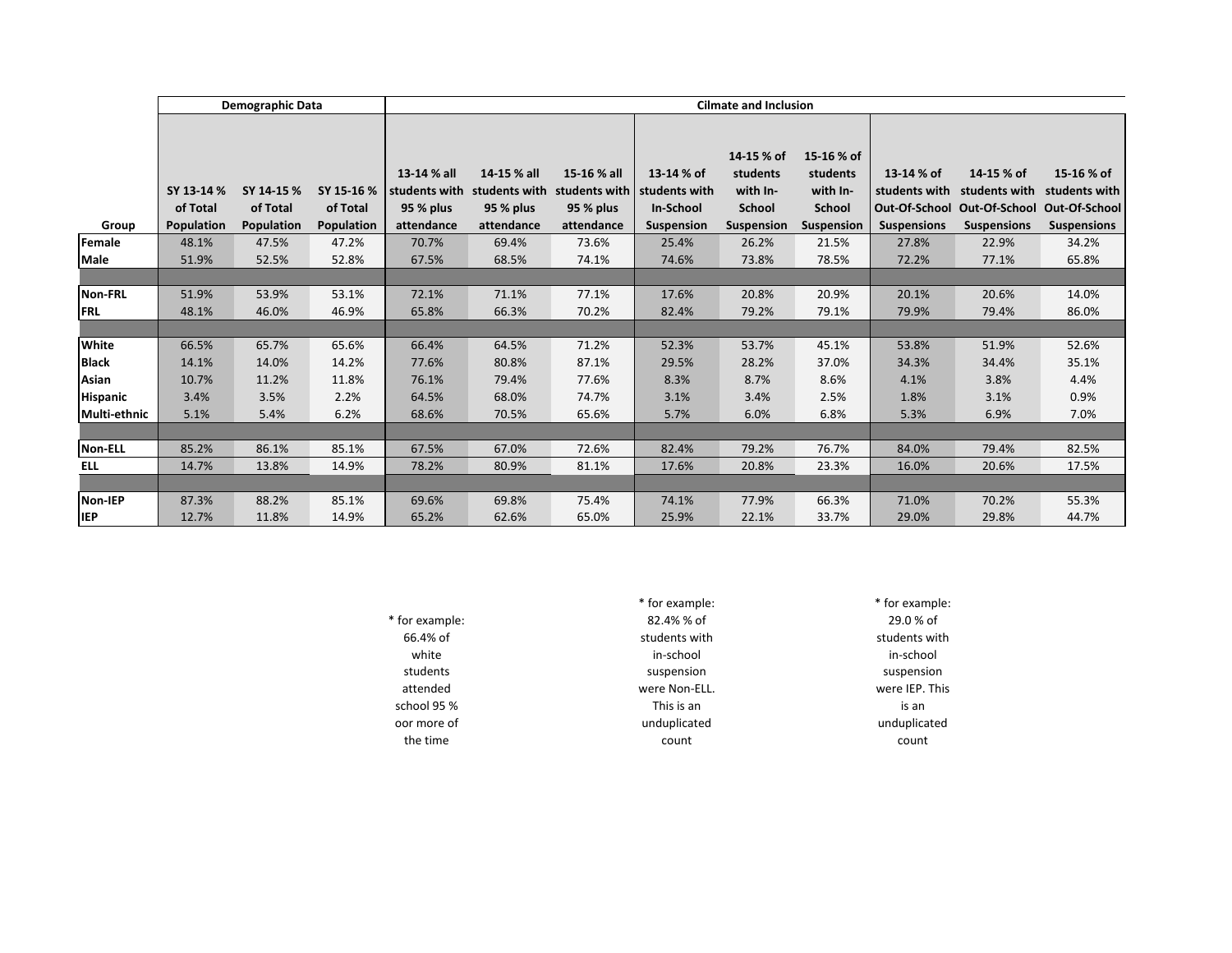|                 |                                           | Demographic Data  | <b>Standardized Tests % Proficient</b> |                    |                |                |              |             |             |
|-----------------|-------------------------------------------|-------------------|----------------------------------------|--------------------|----------------|----------------|--------------|-------------|-------------|
|                 | SY 13-14 % of SY 14-15 % of SY 15-16 % of |                   |                                        |                    | 14-15          | 15-16          | $13 - 14$    | 14-15       | $15 - 16$   |
|                 | <b>Total</b>                              | <b>Total</b>      | <b>Total</b>                           | <b>13-14 NECAP</b> | <b>SBAC</b>    | <b>SBAC</b>    | <b>NECAP</b> | <b>SBAC</b> | <b>SBAC</b> |
| Group           | <b>Population</b>                         | <b>Population</b> | <b>Population</b>                      | <b>Reading</b>     | <b>Reading</b> | <b>Reading</b> | <b>Math</b>  | <b>Math</b> | <b>Math</b> |
| Female          | 48.1%                                     | 47.5%             | 47.2%                                  | 71.8%              | 64.0%          | 63.2%          | 56.1%        | 44.9%       | 47.4%       |
| <b>Male</b>     | 51.9%                                     | 52.5%             | 52.8%                                  | 58.5%              | 50.7%          | 47.6%          | 53.7%        | 43.9%       | 43.3%       |
|                 |                                           |                   |                                        |                    |                |                |              |             |             |
| <b>Non-FRL</b>  | 51.9%                                     | 53.9%             | 53.1%                                  | 84.3%              | 76.9%          | 75.4%          | 75.2%        | 64.0%       | 64.5%       |
| FRL             | 48.1%                                     | 46.0%             | 46.9%                                  | 43.4%              | 30.6%          | 29.1%          | 32.4%        | 19.2%       | 20.9%       |
|                 |                                           |                   |                                        |                    |                |                |              |             |             |
| <b>White</b>    | 66.5%                                     | 65.7%             | 65.6%                                  | 73.5%              | 66.3%          | 63.8%          | 64.4%        | 55.0%       | 54.7%       |
| <b>Black</b>    | 14.1%                                     | 14.0%             | 14.2%                                  | 38.0%              | 25.6%          | 27.0%          | 22.6%        | 12.1%       | 14.5%       |
| Asian           | 10.7%                                     | 11.2%             | 11.8%                                  | 37.0%              | 31.3%          | 35.1%          | 32.3%        | 24.2%       | 27.1%       |
| <b>Hispanic</b> | 3.4%                                      | 3.5%              | 2.2%                                   | 73.5%              | 67.7%          | 59.3%          | 58.0%        | 37.9%       | 44.4%       |
| Multi-ethnic    | 5.1%                                      | 5.4%              | 6.2%                                   | 71.4%              | 64.9%          | 59.3%          | 60.4%        | 47.5%       | 46.0%       |
|                 |                                           |                   |                                        |                    |                |                |              |             |             |
| <b>Non-ELL</b>  | 85.2%                                     | 86.1%             | 85.1%                                  | 72.0%              | 63.2%          | 60.4%          | 61.0%        | 49.4%       | 49.6%       |
| <b>ELL</b>      | 14.7%                                     | 13.8%             | 14.9%                                  | 15.4%              | 8.3%           | 11.9%          | 14.0%        | 7.9%        | 10.8%       |
|                 |                                           |                   |                                        |                    |                |                |              |             |             |
| Non-IEP         | 87.3%                                     | 88.2%             | 85.1%                                  | 70.7%              | 62.8%          | 62.3%          | 59.7%        | 48.9%       | 50.9%       |
| <b>IEP</b>      | 12.7%                                     | 11.8%             | 14.9%                                  | 22.6%              | 13.2%          | 7.5%           | 18.4%        | 9.0%        | 7.8%        |

\* for example: 71.8 % of females taking the NECAP reading test scored proficient or higher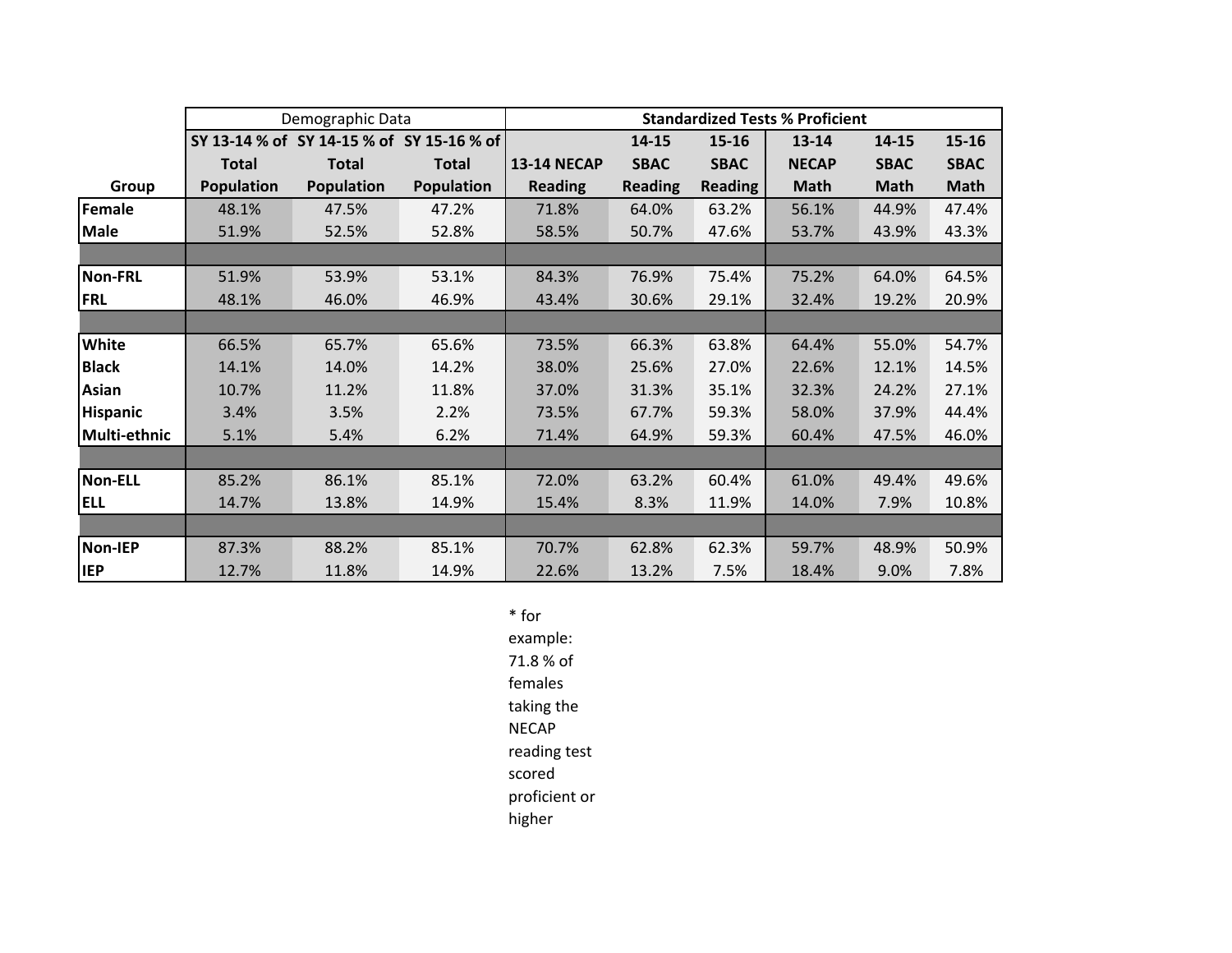|                 |                   | Demographic Data  |                                           | <b>Algebra 2 Enrollment and Grades</b> |           |                  |                  |                  |                  |  |
|-----------------|-------------------|-------------------|-------------------------------------------|----------------------------------------|-----------|------------------|------------------|------------------|------------------|--|
|                 |                   |                   | SY 13-14 % of SY 14-15 % of SY 15-16 % of | $13 - 14$                              | 14-15     | $15 - 16$        | 13-14            | 14-15            | $15 - 16$        |  |
|                 | <b>Total</b>      | <b>Total</b>      | Total                                     | <b>Algebra 2</b>                       | Algebra 2 | <b>Algebra 2</b> | <b>Algebra 2</b> | <b>Algebra 2</b> | <b>Algebra 2</b> |  |
| Group           | <b>Population</b> | <b>Population</b> | <b>Population</b>                         | enroll %                               | enroll %  | enroll %         | $A-B$ %          | $A-B$ %          | $A-B$ %          |  |
| Female          | 48.1%             | 47.5%             | 47.2%                                     | 50.6%                                  | 47.6%     | 48.2%            | 67.8%            | 62.6%            | 69.1%            |  |
| <b>Male</b>     | 51.9%             | 52.5%             | 52.8%                                     | 49.4%                                  | 52.4%     | 51.8%            | 50.4%            | 54.1%            | 57.5%            |  |
|                 |                   |                   |                                           |                                        |           |                  |                  |                  |                  |  |
| <b>Non-FRL</b>  | 51.9%             | 53.9%             | 53.1%                                     | 60.1%                                  | 65.4%     | 63.8%            | 72.9%            | 72.8%            | 76.7%            |  |
| <b>FRL</b>      | 48.1%             | 46.0%             | 46.9%                                     | 39.9%                                  | 34.6%     | 36.2%            | 38.7%            | 30.6%            | 39.2%            |  |
|                 |                   |                   |                                           |                                        |           |                  |                  |                  |                  |  |
| White           | 66.5%             | 65.7%             | 65.6%                                     | 66.5%                                  | 66.3%     | 70.2%            | 67.1%            | 66.7%            | 74.7%            |  |
| <b>Black</b>    | 14.1%             | 14.0%             | 14.2%                                     | 11.6%                                  | 8.7%      | 10.6%            | 18.5%            | 27.8%            | 20.0%            |  |
| <b>Asian</b>    | 10.7%             | 11.2%             | 11.8%                                     | 18.5%                                  | 17.3%     | 12.1%            | 55.8%            | 38.9%            | 29.4%            |  |
| <b>Hispanic</b> | 3.4%              | 3.5%              | 2.2%                                      | 2.1%                                   | 2.9%      | 3.5%             | 80.0%            | 66.7%            | 60.0%            |  |
| Multi-ethnic    | 5.1%              | 5.4%              | 6.2%                                      | 1.3%                                   | 4.8%      | 3.5%             | 33.3%            | 60.0%            | 40.0%            |  |
|                 |                   |                   |                                           |                                        |           |                  |                  |                  |                  |  |
| <b>Non-ELL</b>  | 85.2%             | 86.1%             | 85.1%                                     | 88.8%                                  | 91.3%     | 92.9%            | 59.9%            | 61.6%            | 66.4%            |  |
| <b>ELL</b>      | 14.7%             | 13.8%             | 14.9%                                     | 11.2%                                  | 8.7%      | 7.1%             | 53.8%            | 22.2%            | 20.0%            |  |
|                 |                   |                   |                                           |                                        |           |                  |                  |                  |                  |  |
| <b>Non-IEP</b>  | 87.3%             | 88.2%             | 85.1%                                     | 98.7%                                  | 97.1%     | 97.9%            | 60.0%            | 58.9%            | 63.8%            |  |
| <b>IEP</b>      | 12.7%             | 11.8%             | 14.9%                                     | 1.3%                                   | 2.9%      | 2.1%             | 0.0%             | 33.3%            | 33.3%            |  |

| * for       |  |
|-------------|--|
| example:    |  |
| 50.6% of    |  |
| Algebra 2   |  |
| students    |  |
| were female |  |

\* for example: 50.4% of males taking Algebra 2 received an A or B final grade